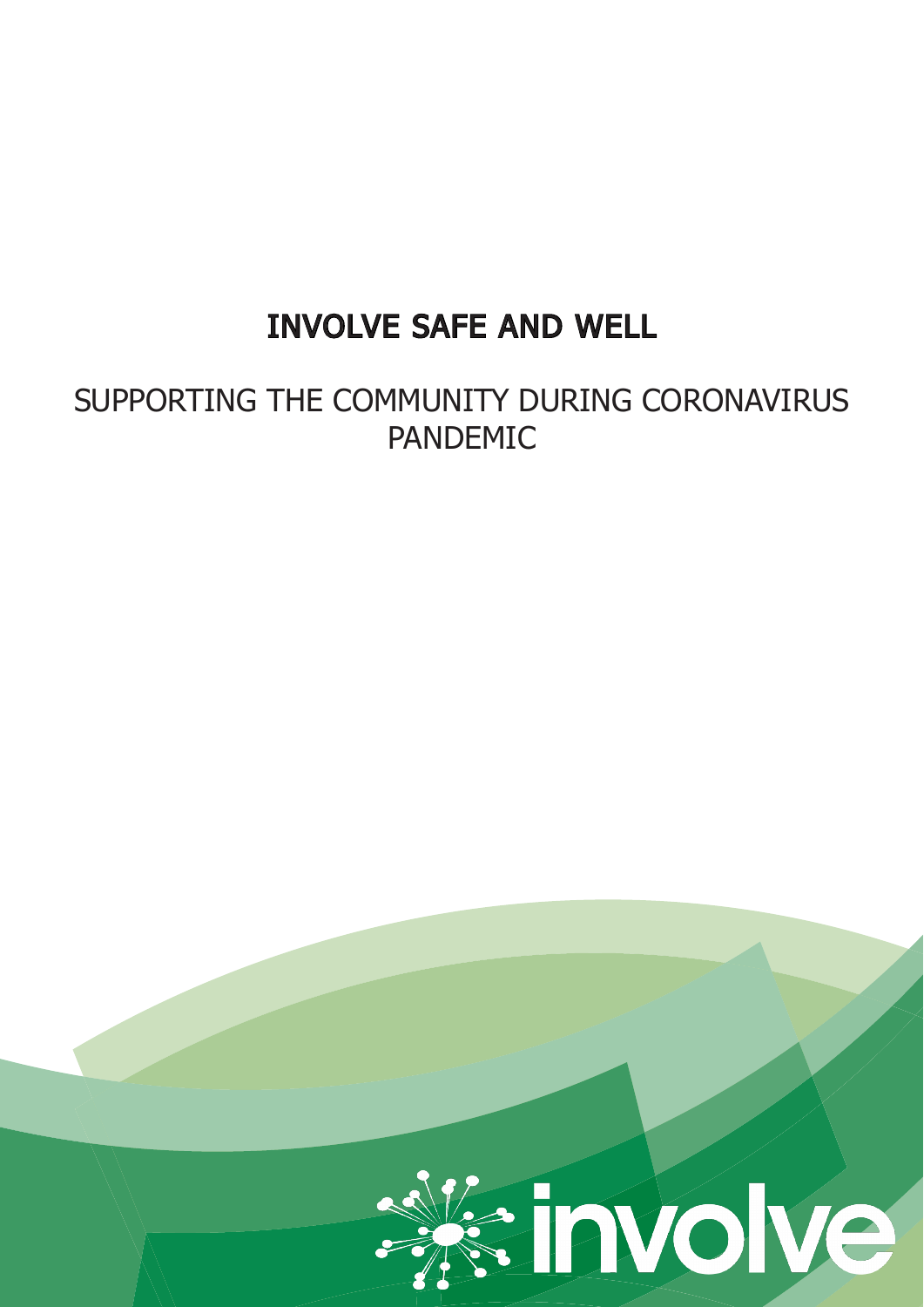At the beginning of March 2020, the UK was facing a potential lockdown due to Covid 19, with offices closing and services being unable to operate in their usual way.

A new service was designed and implemented quickly and efficiently to respond to the crisis that could be delivered by Link Workers and other Involve staff in a safe way to vulnerable clients across East and West Kent. The service, Safe and Well, offered a welfare call and ongoing telephone support to clients referred by their GP, by a healthcare professional or an external agency. The service also supported self-referrals.

A triage process, promotional campaign and staff training was completed before staff started working from home, and all staff were equipped to continue to support vulnerable people from home. This service was an organisation wide response, delivered by staff from the Social Prescribing, Community Navigation and Community Wellbeing teams.

#### The service

Safe and Well had two primary functions, to check in on a client and their welfare, connecting them to local services if appropriate; and ongoing telephone befriending. Staff would call patients and complete an initial triage, asking questions about access to food/medication, care needs, and whether they or someone in the house had any symptoms. Using the answers from these questions clients were categorised as red, amber or green, with more intensive and urgent support offered to those most in need. Staff were able to link clients to their local council hubs, independent stores for food deliveries and to volunteer schemes helping to collect food/medication. Once the initial needs were met, clients were offered a daily, weekly or monthly phone call to support their wellbeing or offer emotional support.

The most frequent needs were:

- Shopping when online slots were unavailable, staff helped clients to order from independent shops, or organised a driver to go and do their shopping for them
- Medication staff and volunteers collected prescriptions from pharmacies and delivered them to clients
- Advice around housing numerous clients needed support and advice around housing during the pandemic
- Mental health support clients were given information about services that were available online or over the phone
- Friendly conversation many clients just needed to hear a friendly voice and to know that someone cared about them

As well as linking patients to local support, link workers also made use of the NHS responders volunteer scheme. Approximately 25 patients were referred to the scheme, however it was met with mixed response. The scheme had a slow start, with volunteers not immediately starting, but once volunteers were available the service was a good resource, especially for those needing ongoing help with shopping. There was good communication between the volunteers and patients and it became a very vital service. In some areas Link Workers had more success with local volunteers and schemes, finding this a much quicker way of getting support for patients in urgent need.

#### **Referrals**

Referrals were accepted from GP surgeries, external agencies and from individuals. A dedicated email was set up and the Community Navigation also triaged referrals over the phone before referring them to the relevant staff member.

GP surgeries were encouraged to provide social prescribing link workers with large lists of patients with known health conditions, or those who were known to be isolating at home due to their vulnerabilities.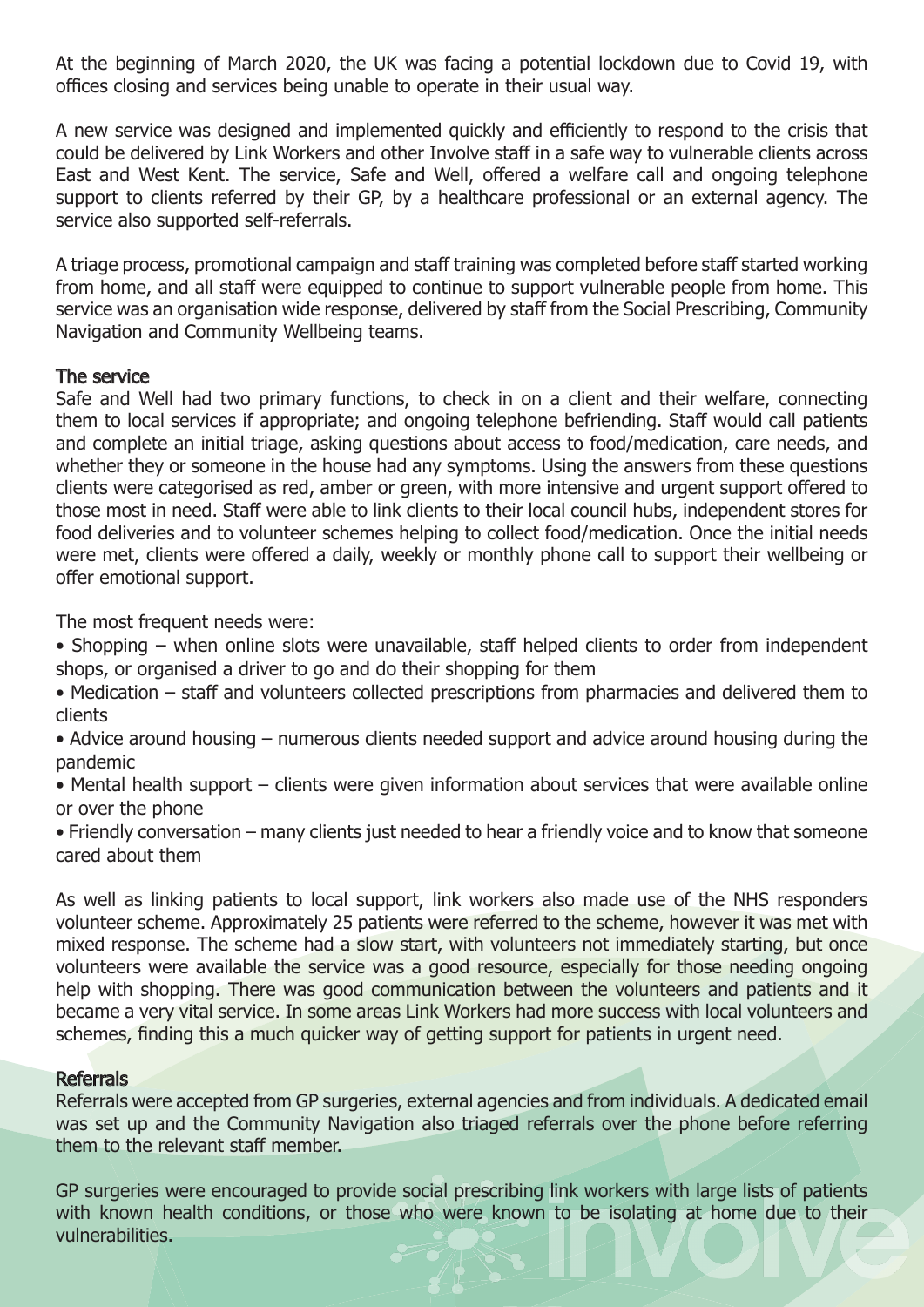### Asset Mapping

Involve employ a full time Information Officer who not only administrates and updates our online directory Connect Well West Kent, but who actively maps the community and monitors changes to groups, services and organisations. The Information Officer reaches out to the community to research new and existing offerings and adds their details to a database which is used by all Involve staff, as well as to Connect Well West Kent which can be used by anyone.

During the Covid pandemic the Information Officer had to respond quickly to changes in the community; not only were organisations changing or closing their existing services, but a number of new groups and community services were being created very quickly in response to the crisis. It was very important to update not only what was no longer available, but what new services were becoming available and to promote these to staff so they could connect clients to them.

The Information Officer identified a number of new community groups, with a large proportion of them focussing on practical support such as groups of volunteers collecting prescriptions or delivering shopping. The Information Officer also put together and shared information about local shops and businesses that were offering telephone ordering and delivery to vulnerable people.

During this period, 187 activities/services were added to our database of local community resources:

- 92 telephone and digital services
- 40 different groups providing food delivery- (including business's),
- 55 groups offering community support (including food provision) but also providing prescription runs, shopping collection and dog walking etc

As well as making the information available to Involve staff, the Information Officer shared these resources with the wider community, using the Involve newsletter. The weekly newsletter was adapted to include government information and policy around Covid as well as changes to services, and new groups available. The newsletter was sent out every Friday to a subscriber list of 1421. In addition to the newsletter, information was shared through Networks and Forums. Involve offer quarterly networks and forums throughout the year, however these were moved to a digital format.

The events that ran included:

• Service Provider Network Meeting – 18th May: focusing on partner updates and changes to services since lockdown

• Health, Wellbeing & Disability Network – 18th May, 'Mental Health Awareness' theme, focussed on those who were in isolation

• Children & Young Person's Forum – 19th May, 'Mental Health Awareness' theme, focussed on those who were in isolation

• VCS Focus Group – 21st May, update on voluntary roles since covid-19 and how how organisations have been supporting their volunteers and staying in contact

Following the individual meetings, there is now a regular network meeting has been set up as a way of exchanging information across West Kent, to hear from key speakers on a relevant theme and to keep up with the adaptations for support being provided. This 'Covid-19 Network Meeting' is scheduled to meet in June and will focus on 'Staying Active During Isolation'.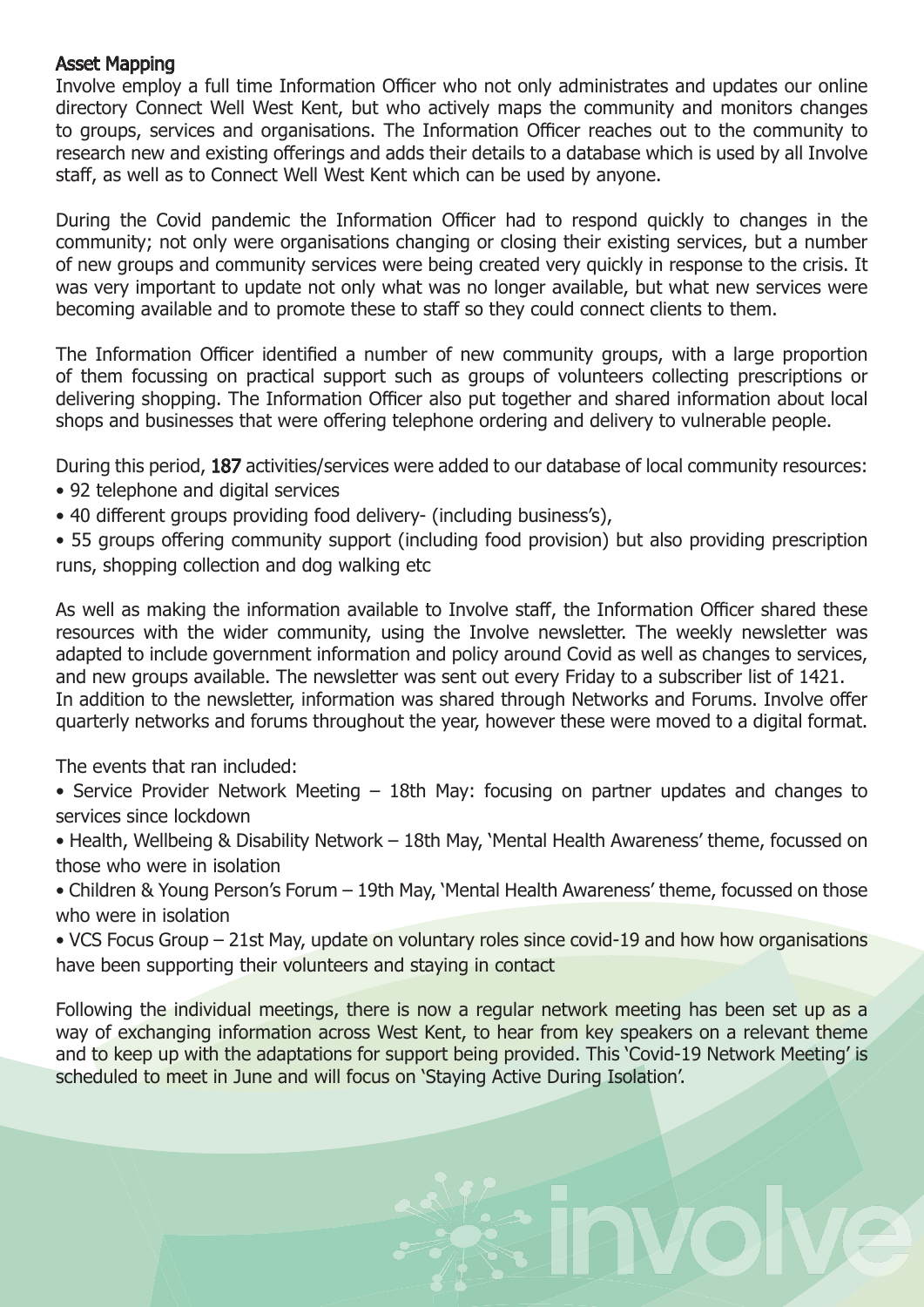#### What difference did we make?

Number of referrals and number of phone calls was recorded. In addition to this, clients answered ONS questions about their wellbeing which will be recorded again 3 months after they first received the service to see if their wellbeing increases, or anxiety decreases or both.

During the period 18th March – 1st June, 4068 referrals were made to the Safe and Well service from GPs. 973 clients already accessing Involve services were also offered Safe and Well calls. 1397 clients opted to receive regular phone calls, with staff making 10,098 phone calls during this period, excluding initial triage calls to all referrals.

Link workers used a strengths based assessment approach and asked clients ONS Wellbeing questions during their conversations with clients. Though not always suitable to ask, a number of clients did answer these questions and gave insight into how covid has affected wellbeing. Link workers found that:

Overall, how satisfied are you with your life nowadays? Average score 4.46/10 Overall, to what extent do you feel that the things you do in your life are worthwhile? Average score 4.84/10 Overall, how happy did you feel yesterday? Average score 4.19/10 Overall, how anxious did you feel yesterday? Average score 6.01/10

38% of clients are in the age group 60-79 and another 30% of clients are aged 80-89. Less than 15% are aged under 54, showing that the ongoing support calls were primarily required by older, isolated members of the community.

#### "Live savers"

Involve clients have often fed back that they feel the organisation is a life saver, however by making Safe and Well calls, link workers have identified some patients who were in fact in very dangerous condition:

"I called a lady and had a chat with her and she had severe chest pains, pain in her arms and shortness of breath. She refused an ambulance, so I liaised with Old School Surgery and she did eventually agree to go to hospital. Her granddaughter called me to say thank you and let me know that she's had a massive heart attack, but was ignoring the symptoms because she was worried about going to hospital because of the corona virus." Involve Link Worker

Case study – Patient in the Weald

I received a referral for a gentleman with depression, COPD and ischaemic heart disease who is incredibly lonely and struggling during the COVID pandemic.

During my first contact with him I remarked on his breathing as it was very laboured, I asked if this was how he normally sounded and he said no, he then went on to say he'd had a low fever for a few days and the other day he fell asleep in his armchair and his neighbour came in to try and wake him up and struggled. I said I was concerned about his health and asked his consent to call his GP surgery. He agreed and I called them and asked for a GP to contact him urgently. They did and as a result he spent the weekend in hospital.

I spoke to him a week later unaware he'd been admitted. He sounded like a different man! his breathing was fine, and he sounded lighter, he said he had no idea just how ill he'd got and thanked me for setting the ball rolling. He said he's got his enthusiasm back and he had no idea how much his physical health was affecting his mental state. He was so grateful.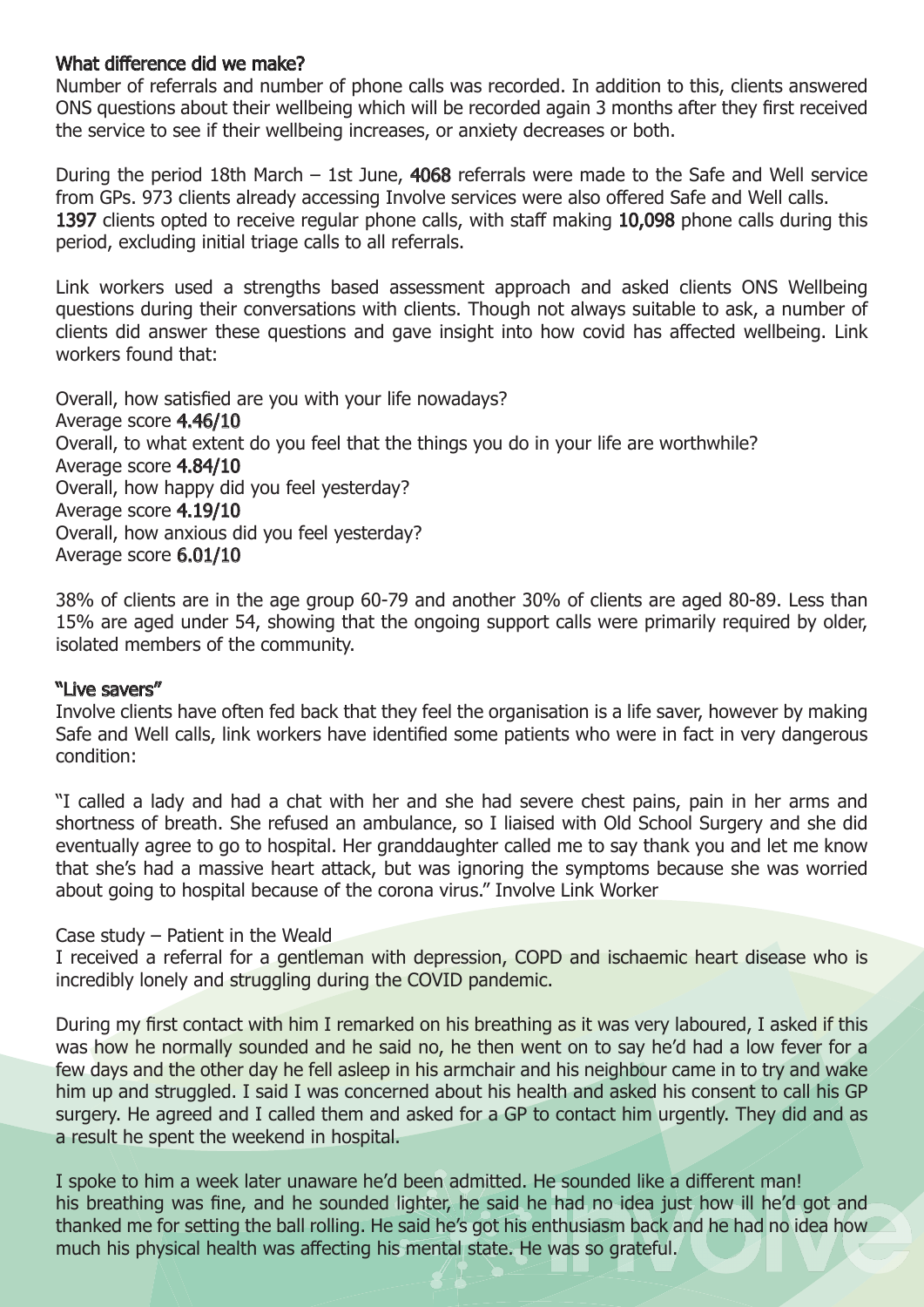## Feedback from clients

"Thank you so much for your calls, I really do appreciate what you have done, ringing up to help me sort out my medication deliveries. If it was up to me, I would have let myself run out."

"I would like to pass on my thanks to Sonia as she has been ringing me during this pandemic. I had my lovely husband's funeral in February this year and then Coronavirus stepped in. Had a lot more on my plate in the last 10 weeks or so but Sonia has been there for me and leaves me in a better place. So thanks you all and keep safe."

"This has been really helpful, to have a safe space to talk, I really appreciate it, thank you."

"I'm feeling so much better this week, much more able to cope mentally with this horrible situation, thank you for listening and being there for me."

"You've made my Easter weekend thank you, I would have gone hungry without you."

"Thank you for calling me and seeing how I am each week. It cheers me up as we are stuck in our flat most of the time. Singing me Happy Birthday was lovely as all my birthday plans were cancelled."

"It's incredible that in this time of social distancing and isolation I feel so connected and supported by my local community – thank you."

"Just saying thanks for organising this help, I am so very grateful, I am lost for words. So thank you for all you are doing…its so important for me to say thanks as I am truly grateful."

"Having someone to talk to, just to share how I'm feeling helps so much and I'm so thankful. The weekly call feels like a lifeline and I know that I can call you in between if I need some help and you'll be there and that gives me great peace of mind, thank you."

"Just saying thanks for organising this help, I am so very grateful, I am lost for words. So thank you for all you are doing…its so important for me to say thanks as I am truly grateful."

"Wonderful idea as I wasn't getting any information as I don't have the internet. I am thankful for your service and all your help, thank you for telephoning me."